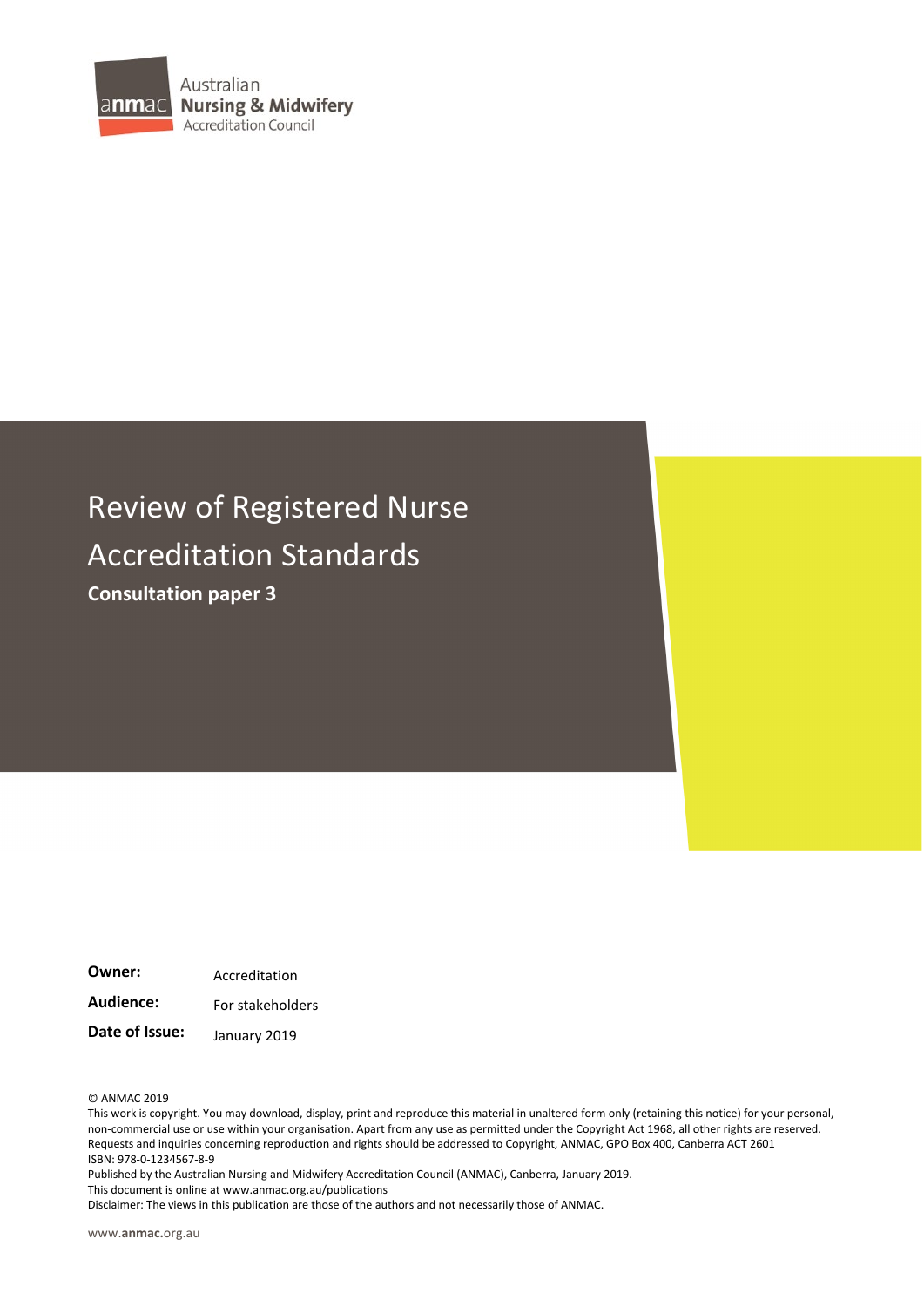# **Table of Contents**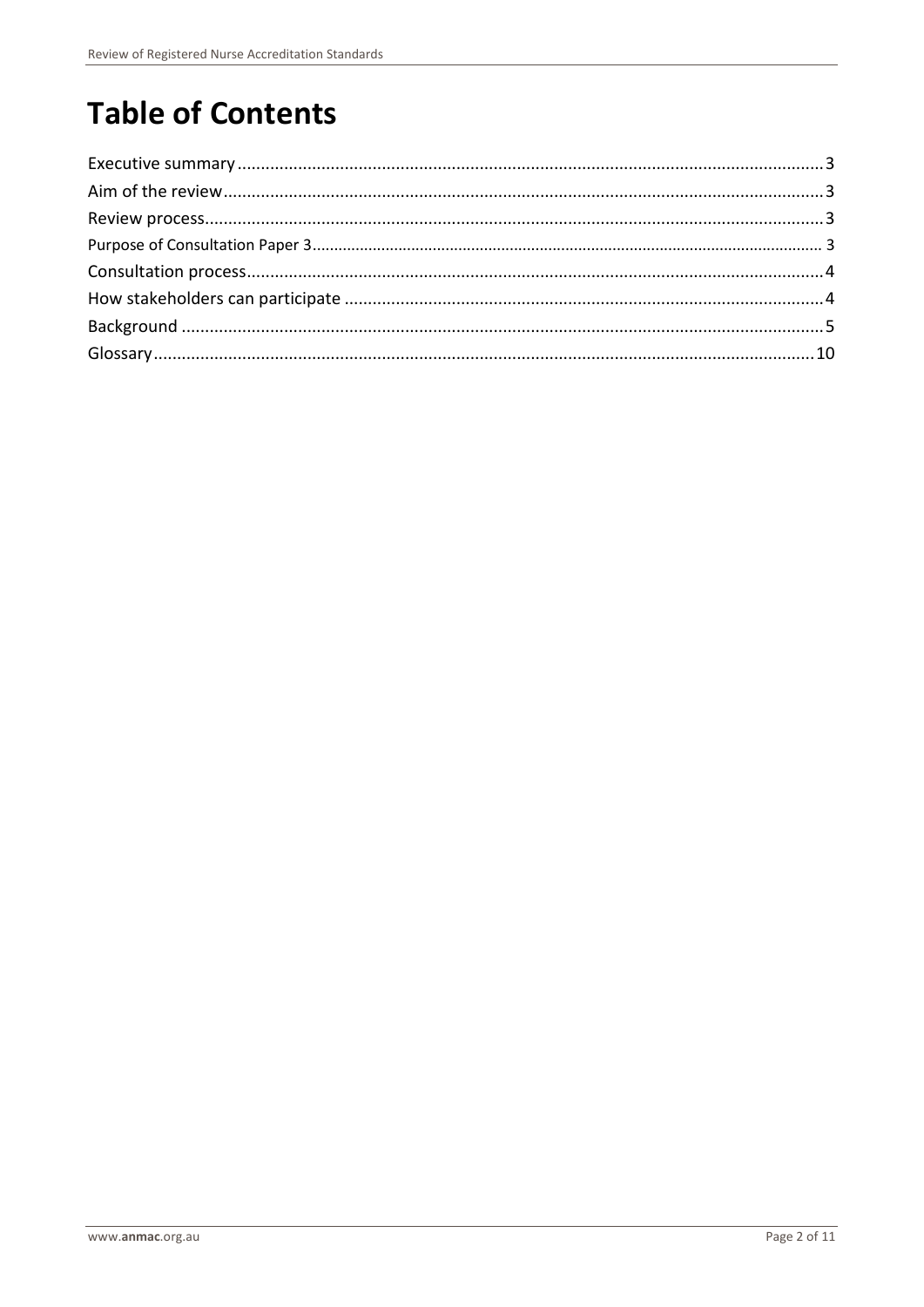### <span id="page-2-0"></span>**Executive summary**

The proposed Registered Nurse Accreditation Standards (RNAS) have undergone significant revision as a result of the second consultation. This consultation paper presents the proposed RNAS for a final round of consultation. Upon completion of consultation stage three, the RNAS will be presented to the ANMAC board for ratification prior to being presented to the Nursing and Midwifery Board of Australia (NMBA) for approval.

### <span id="page-2-1"></span>**Aim of the review**

The aim of this review is to develop a revised set of standards that are:

- contemporary and aligned with emerging research, policy and best practice
- able to ensure registered nurses are suitably educated and qualified to practice in a competent and ethical manner to the NMBA Registered Nurse standards for practice
- acceptable to the profession and relevant stakeholders
- able to support continuous development of a flexible, responsive and sustainable Australian health workforce
- supportive of innovation in the education of registered nurses
- supportive of safe accessible quality care for consumers and the community

#### <span id="page-2-2"></span>**Review process**

ANMAC, as an independent accrediting authority, must comply with Health Practitioner Regulation National Law Act 2009 (the National Law) when reviewing and developing accreditation standards. The National Law states in section 46 (2):

In developing an accreditation standard for a health profession, an accreditation authority must undertake wide-ranging consultation about the content for the standard.

ANMAC's review process ensures stakeholder feedback, expert opinion, relevant national or international benchmarks, and the best available evidence is used in developing standards. The iterative process for stakeholder consultation provides ANMAC with an opportunity to:

- validate whether revised accreditation standards are accurate and relevant for a contemporary Australian healthcare system and education environment
- evaluate whether the expectations upon education providers to meet revised standards are reasonable in terms of benefits and burdens.

Stakeholder-identified benefits and burdens are considered by the Office of Best Practice Regulation, Department of the Prime Minister and Cabinet, during the preliminary assessment of the regulatory impact of the revised standards.

A robust review process is essential if ANMAC is to assure the NMBA and community that a graduate of an accredited registered nurse program is eligible for registration and can practice in a safe and competent manner.

#### <span id="page-2-3"></span>**Purpose of Consultation Paper 3**

The consultation paper contributes to stage 3, the final stage of consultation undertaken by ANMAC to gather feedback from stakeholders. On completion of this stage, the proposed standards will be presented to the ANMAC Board for ratification prior to presentation to the NMBA for approval. The RNAS will be published 30 days after approval from the NMBA.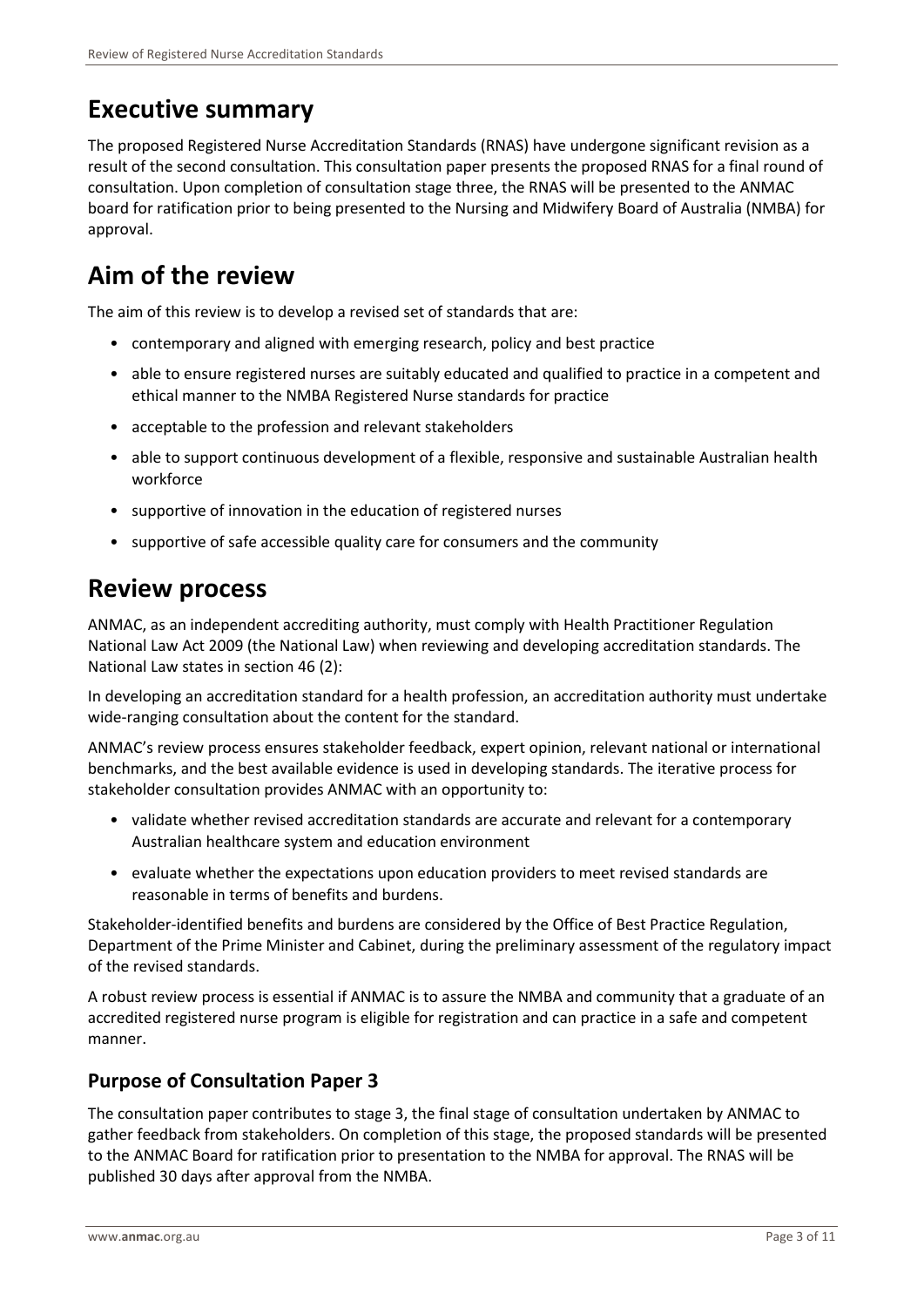## <span id="page-3-0"></span>**Consultation process**

ANMAC's Chief Executive Officer (CEO) convened a Professional Reference Group to work with the Director of Accreditation Services and guide the review. Membership comprised key stakeholders and nursing professionals who could share insights into regulation, education, health policy and practice. Members were selected after the CEO reviewed expressions of interest. The Professional Reference Group reports and provides advice to the CEO.

Members are:

- Professor Amanda Henderson, School of Nursing and Midwifery, Griffith Health, Griffith University
- Professor Melanie Birks, Head of School of Nursing, Midwifery and Nutrition, College of Healthcare Science, James Cook University
- Dr Lynne Stuart, Senior Lecturer in Nursing, School of Nursing and Midwifery, Faculty of Science, Health, Education and Engineering, University of Sunshine Coast
- Ms Kathryn Riddell, Executive Director, Learning and Teaching, Nursing and Midwifery, Eastern Health
- Adjunct Associate Professor Kim Ryan, Chief Executive Officer, Australian College of Mental Health Nurses
- Ms Ann Maree Keenan, Chief Nurse and Midwifery Officer, Department of Health and Human Services, Victoria
- Ms Bronwyn Clark, Chief Executive Officer, Australian Pharmacy Council
- Ms Julie Reeves, Federal Professional Officer, Australian Nursing and Midwifery Federation
- Professor Donna Waters, Head of School and Dean, The University of Sydney Susan Wakil School of Nursing and Midwifery (Sydney Nursing School)
- Mr Ethan Althofer, Senior Project Coordinator, Campus Development, University of Canberra
- Professor Phillip Della, Head of School, School of Nursing, Midwifery and Paramedicine, Curtin University
- Ms Petrina Halloran, Policy Manager, Strategy and Policy, NMBA, Australian Health Practitioner Regulation Agency
- Dr Wendy Penney, ANMAC, Associate Director
- Dr Margaret Gatling, ANMAC, Director of Accreditation Services

#### <span id="page-3-1"></span>**How stakeholders can participate**

Stakeholders are invited to provide feedback on the final proposed Registered Nurse Accreditation Standards (RNAS) via written submission. Written submissions must include the stakeholder's name and contact details (phone number, email and address).

Submissions can be emailed to ANMAC: [standardsreview@anmac.org.au](mailto:standardsreview@anmac.org.au)

or posted to:

Standards Review Australian Nursing and Midwifery Accreditation Council GPO Box 400 Canberra City ACT 2601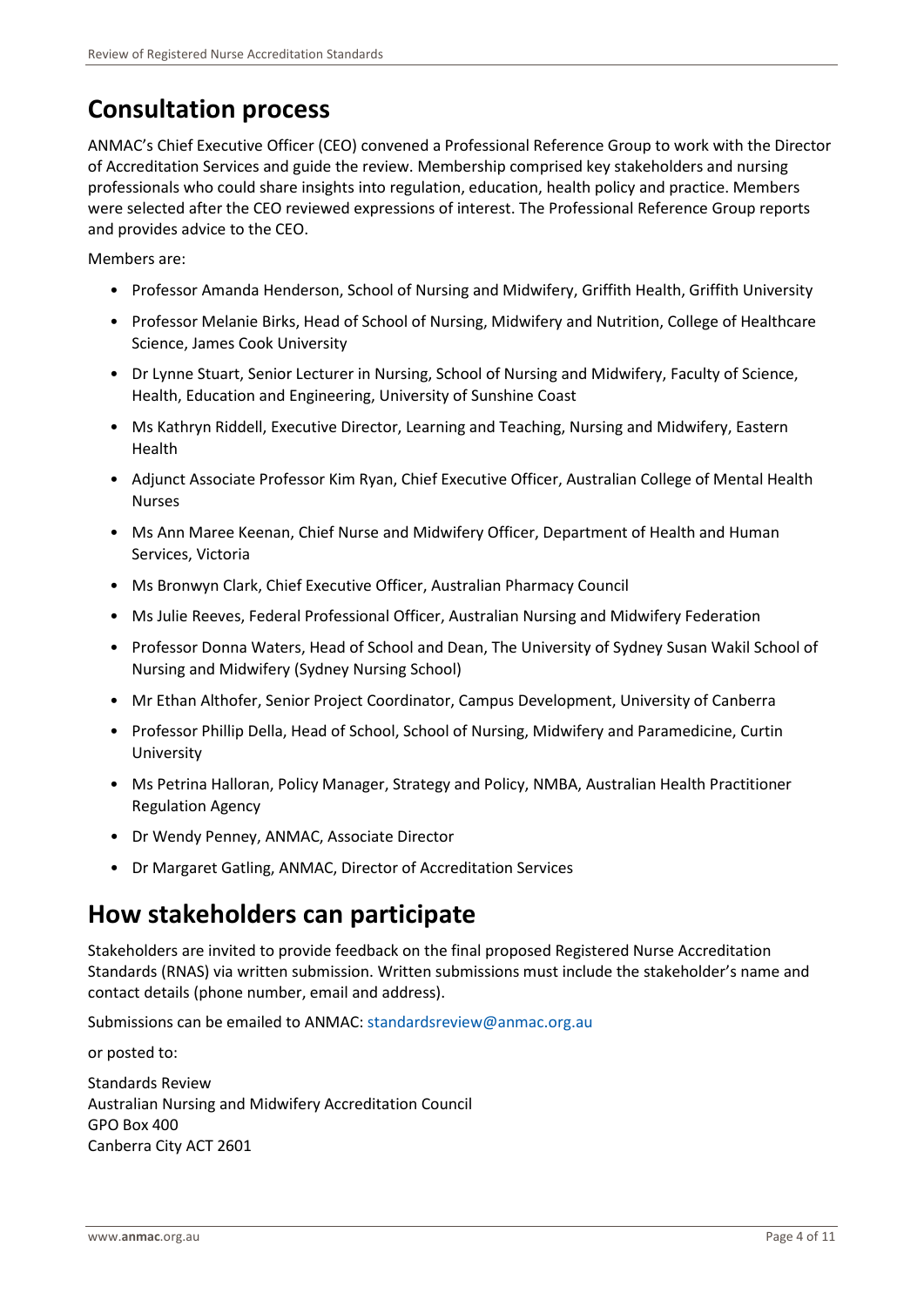Unless specified otherwise, all written submissions will be published on ANMAC's website. If material is supplied in confidence, it should be clearly marked 'In confidence' and be provided as a separate attachment to non-confidential material. Information that is confidential or submitted in confidence will be treated as such.

A summary of feedback to this consultation paper will be published on ANMAC's website and a link emailed to stakeholders.

## <span id="page-4-0"></span>**Background**

The proposed Registered Nurse Accreditation Standards (RNAS) have undergone significant revision by ANMAC and the PRG as a result of the feedback received from consultation paper two. Synthesis of the feedback is presented on the ANMAC website along with the publishable responses received. Many responses provided criterion specific feedback and as a result, most criterion have changed.

Several responses addressed the minimum 800 hours of professional experience placement stating that it is insufficient to address expected graduate outcomes. There is limited quality evidence to support a change to the number of hours however, the Council of Deans of Nursing and Midwifery are undertaking projects looking at professional experience placements. The Chief Nursing and Midwifery officer is also managing a review of nursing education in 2019. ANMAC looks forward to the outcomes of these projects as evidence to support a change to the number of hours for professional experience placements in the RNAS in the future. The 800 hours stated in the proposed standards is a minimum requirement and education providers can offer more hours if placements can be secured.

The evidence guide which will partner the RNAS, will be developed in conjunction with education providers and stakeholders at an invitational workshop in February 2019.

The proposed Registered Nurse Accreditation standards are presented in table 1.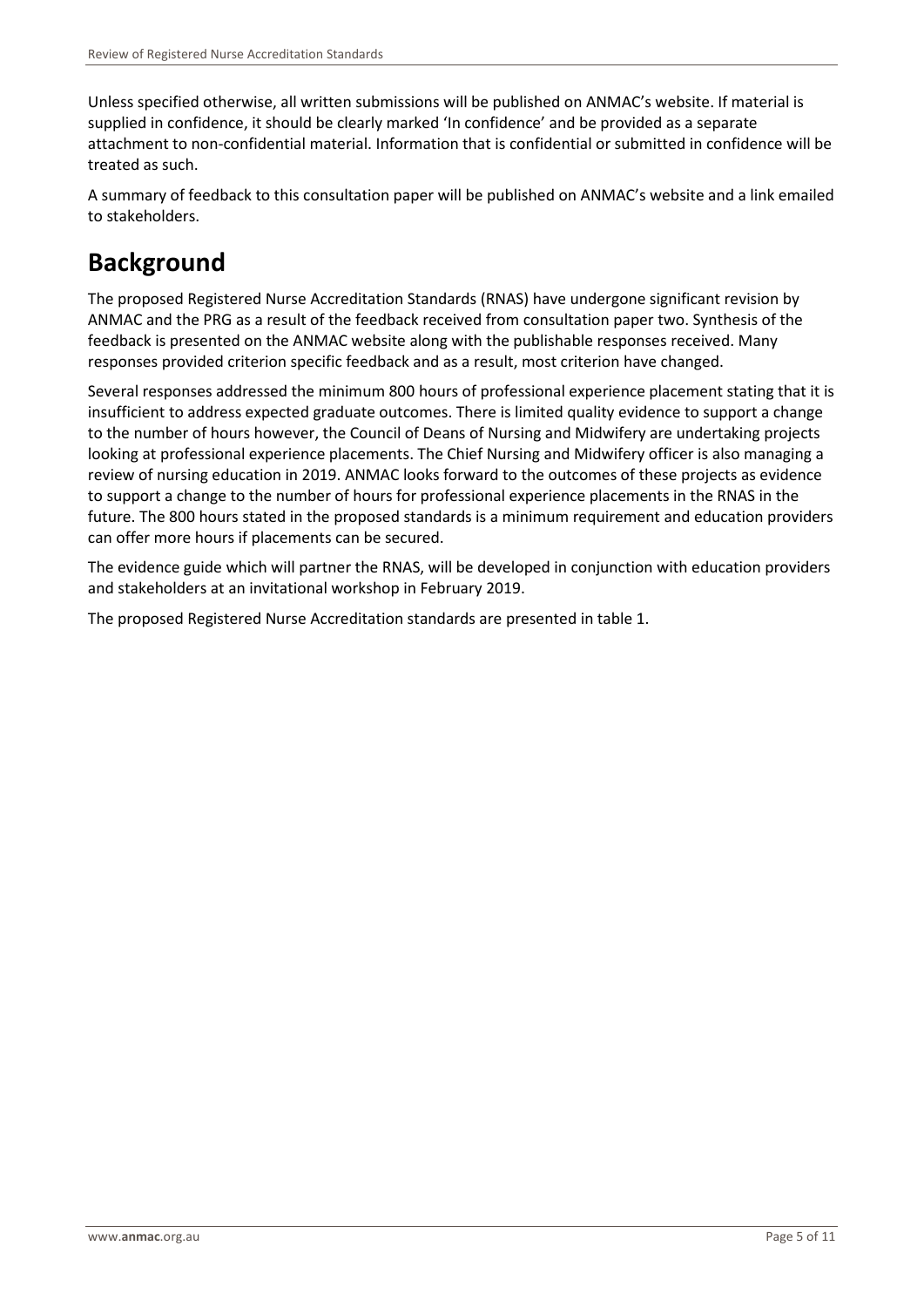#### <span id="page-5-3"></span><span id="page-5-2"></span><span id="page-5-1"></span><span id="page-5-0"></span>**Table 1: Proposed Registered Nurse Accreditation Standards**

| <b>Standard 1: Safety of the public</b>                                                                                                                     |
|-------------------------------------------------------------------------------------------------------------------------------------------------------------|
| 1.1 The program's guiding principle is safety of the public.                                                                                                |
| 1.2 The program is delivered in Australia to prepare graduates for safe and ethical practice.                                                               |
| 1.3 The education provider ensures that organisations in which students undertake professional experience placement have:                                   |
| a) evidence-based quality and safety policies and processes that meet relevant jurisdictional requirements and standards                                    |
| b) registered nurses who are prepared for the role and are able to supervise and assess students during all professional experience placements              |
| c) inter-professional practice settings where teaching and learning can be in collaboration with other relevant registered health practitioners.            |
| 1.4 Students are registered with the Nursing and Midwifery Board of Australia (NMBA) before their first professional experience placement <sup>1</sup> .    |
| 1.5 The education provider undertakes screening and management of students who present with an impairment <sup>2</sup> and reports to the NMBA as required. |
| 1.6 Program admission requirements are fair, equitable and transparent. Before accepting an offer of enrolment applicants must:                             |
| a) meet the program's inherent requirements                                                                                                                 |
| b) provide evidence of meeting the NMBA's English language skills registration standard <sup>3</sup>                                                        |
| c) be informed of NMBA registration requirements <sup>4</sup> .                                                                                             |
| 1.7 Program progression policies allow student access to professional experience placement where the student is deemed competent to attend.                 |
| <b>Standard 2: Governance</b>                                                                                                                               |
| 2. 1 Academic governance arrangements for the program of study includes:                                                                                    |
| a) current registration by the Tertiary Education Quality and Standards Agency as an Australian university or other higher education provider               |
| b) mechanisms to meet relevant national or state regulatory requirements                                                                                    |
| c) listing on the Australian Qualifications Framework National Registry for the award of a Bachelor Degree as a minimum.                                    |
| 2.2 The governance structure for the provider and the school conducting the program ensures the:                                                            |

l

<sup>&</sup>lt;sup>1</sup> Student registration: Nursing and Midwifery Board of Australia, 2017. Available from: https://www.nursingmidwiferyboard.gov.au/Registration-and-Endorsement/Student-Registration/Fact-sheet-education-providers.aspx

<sup>2</sup> Definition available from: https://www.ahpra.gov.au/Registration/Graduate-Applications-for-Registration-FAQs/Registration-Standards-FAQs.aspx#impairment

<sup>&</sup>lt;sup>3</sup> Registration standard: English language skills. Nursing and Midwifery Board of Australia, 2019. Available from: https://www.nursingmidwiferyboard.gov.au/Registration-Standards/English-language-skills.aspx

<sup>4</sup> Registration Standards: Nursing and Midwifery Board of Australia. Available from: https://www.nursingmidwiferyboard.gov.au/Registration-Standards.aspx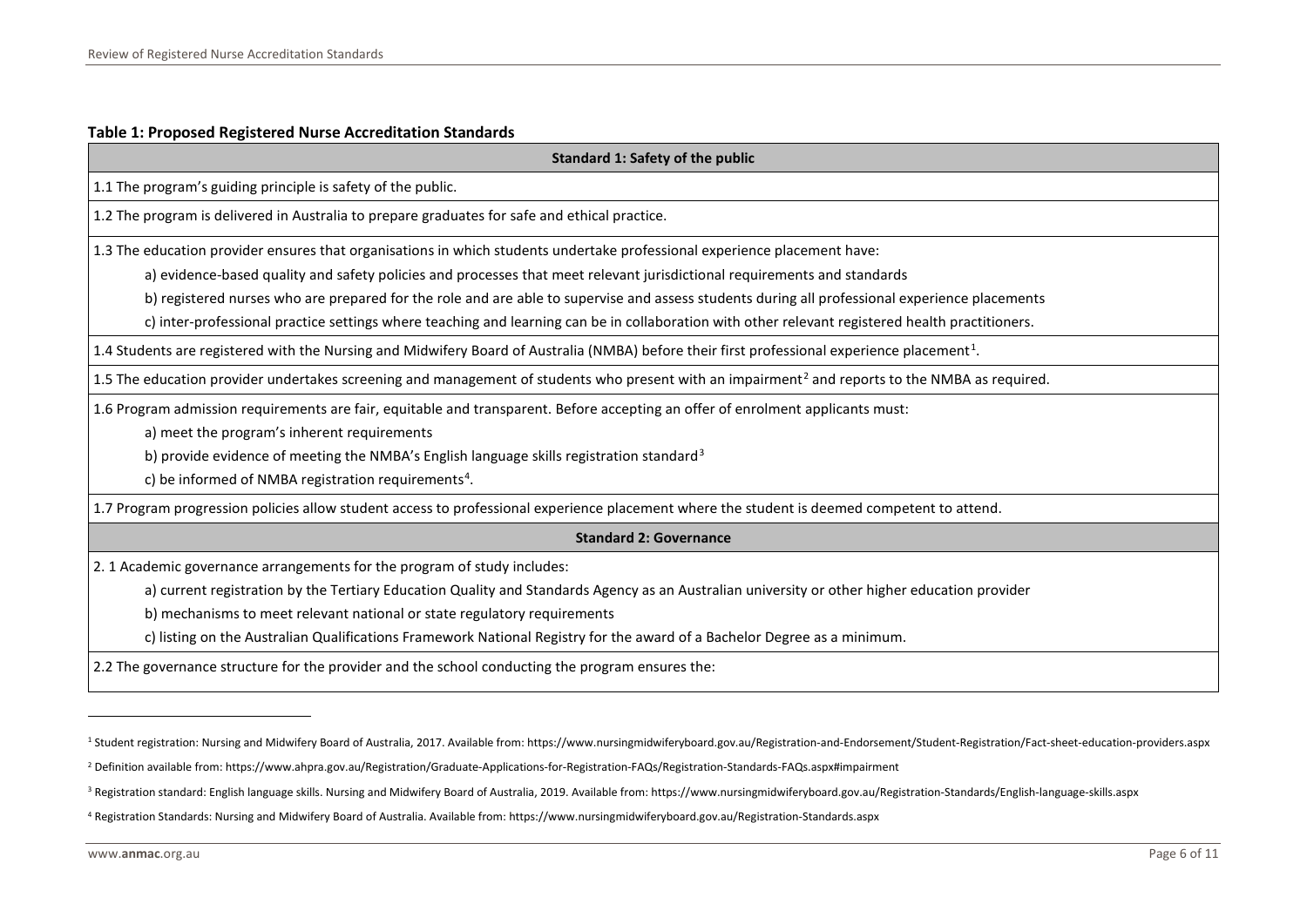a) academic oversight of the program and promotes high-quality teaching and learning experiences for students to enable graduate competence

b) Head of Discipline is a registered nurse with the NMBA, without conditions on their registration relating to conduct, and holds a relevant post-graduate qualification.

2.3 Relevant input to the design and ongoing management of the program exists from external representatives of the nursing profession, including Aboriginal and/or Torres Strait Islander peoples, consumers, students, carers and other relevant stakeholders.

2.4 All entry pathways for which students receive block credit or advanced standing (other than on an individual basis) are identified and allow graduates to meet the Registered Nurse standards for practice. [5](#page-6-0)

2.5 Program quality improvement mechanisms addresses:

a) risk assessment of student learning environments

b) student evaluations

c) internal and external academic and health professional evaluations

d) evidence-based developments in health professional education

e) evidence-based developments in health and health care.

#### <span id="page-6-0"></span>**Standard 3: Program of study**

3.1 The curriculum document articulates the educational philosophy and how it is practically implemented into the program of study.

3.2 Teaching and learning reflects contemporary practices in health and education, and responds to emerging trends based on research, technology and other forms of evidence. No more than one semester of the program is completed outside Australia.

3.3 Program content and unit learning outcomes ensures:

a) achievement of the Registered Nurse Standards for Practice<sup>1</sup>

b) recognition of regional, national and global health priorities

c) recognition of safety and quality standards as they relate to healthcare

d) integrated knowledge of care across the lifespan, including aged care, primary health care and digital health.

3.4 Program content and subject learning outcomes embeds principles of interprofessional and intra-professional learning and practice.

3.5 Program content and subject learning outcomes integrates cultural diversity and cultural safety.

3.6 Program content and subject learning outcomes supports the development of research skills that include searching and reviewing research and other evidence for translation into practice.

3.7 Program content and subject learning outcomes prepares students to supply under a structured prescribing arrangement.

l

<sup>5</sup> https://www.nursingmidwiferyboard.gov.au/Codes-Guidelines-Statements/Professional-standards/registered-nurse-standards-for-practice.aspx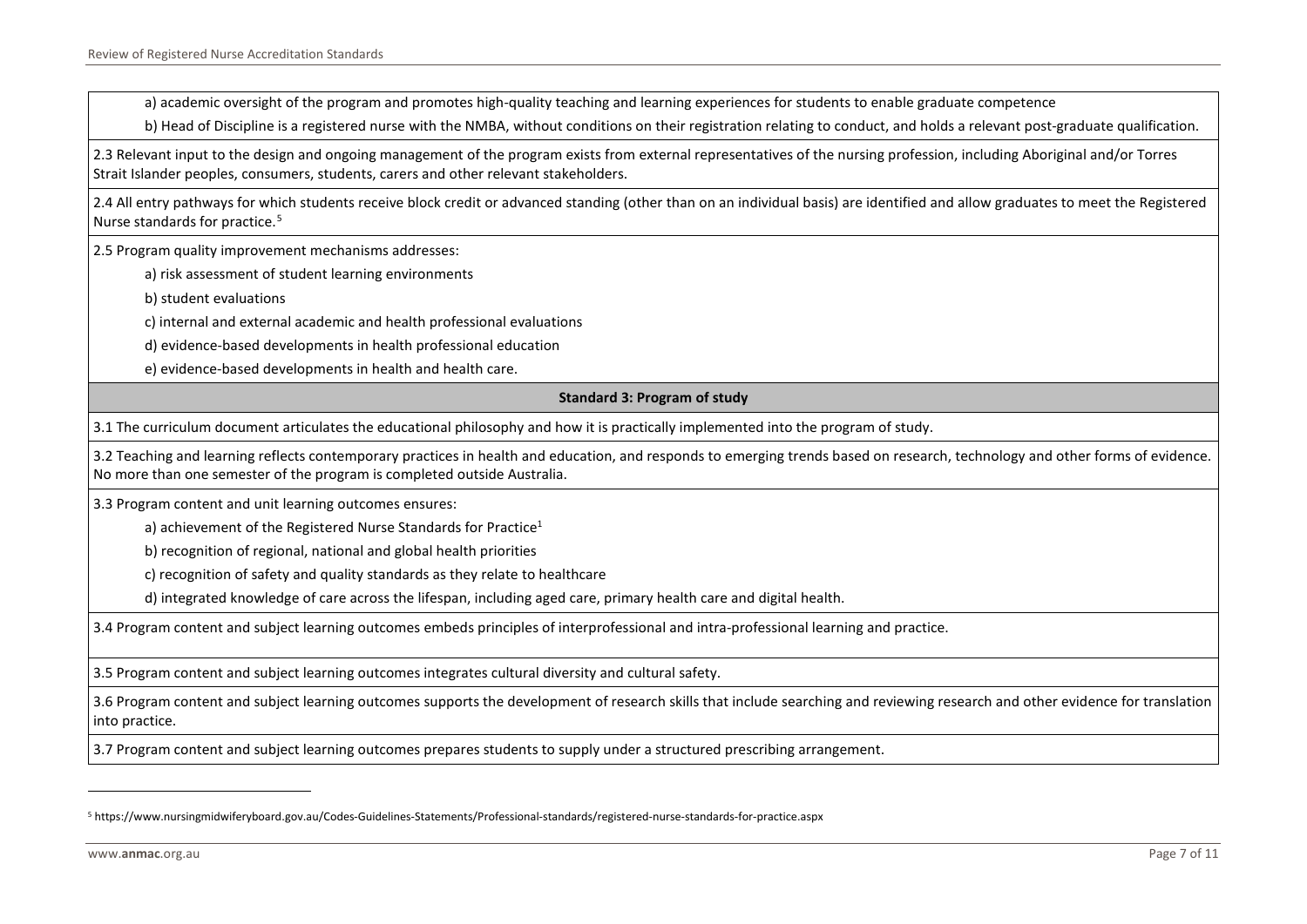3.8 The program includes:

<span id="page-7-0"></span>a)Aboriginal and Torres Strait Islander peoples' history, culture and health taught from an Indigenous perspective as a discrete unit of study and based on the Nursing and Midwifery Aboriginal and Torres Strait Islander Health Curriculum Framework<sup>[6](#page-7-0)</sup>

b) content relevant to health outcomes of Aboriginal and Torres Strait Islander peoples embedded throughout the program.

3.9 The program includes:

a) a discrete unit addressing mental health taught by a registered nurse with a formal qualification in mental health

b) mental health content embedded throughout the program.

3.10 The program includes:

a) a minimum of 800 hours of professional experience placement, exclusive of simulation and not exceeding 130 hours (one-sixth) undertaken outside Australia

b) professional experience placements underpinned by contractual arrangements between education providers and placement providers.

3.11 Program resources are sufficient to facilitate support student achievement of the Registered Nurse Standards for Practice, with attention to human, physical and financial resources supporting all teaching and learning environments, including simulated practice and professional experience placements.

3.12 Staff teaching into the program:

a) are qualified and experienced to deliver the units they teach

b) are registered nurses when the subject relates to nursing practice

c) hold one qualification higher than the program of study being taught.

#### **Standard 4: Student experience**

4.1 Program information provided to students is relevant, timely, transparent and accessible.

4.2 The education provider identifies and supports the academic learning needs of students.

4.3 Students are informed of, and have access to, effective grievance and appeals processes.

4.4 Students are informed of, and have access to, pastoral and/or personal support services provided by qualified personnel.

4.5 Students are represented on program advisory and decision-making committees.

4.6 Principles of equity and diversity are evident in student and/or staff interactions and teaching and learning materials.

l

<sup>6</sup> Available from: https://www.linmen.org.au/project/nursing-and-midwifery-aboriginal-and-torres-strait-islander-health-curriculum-framework/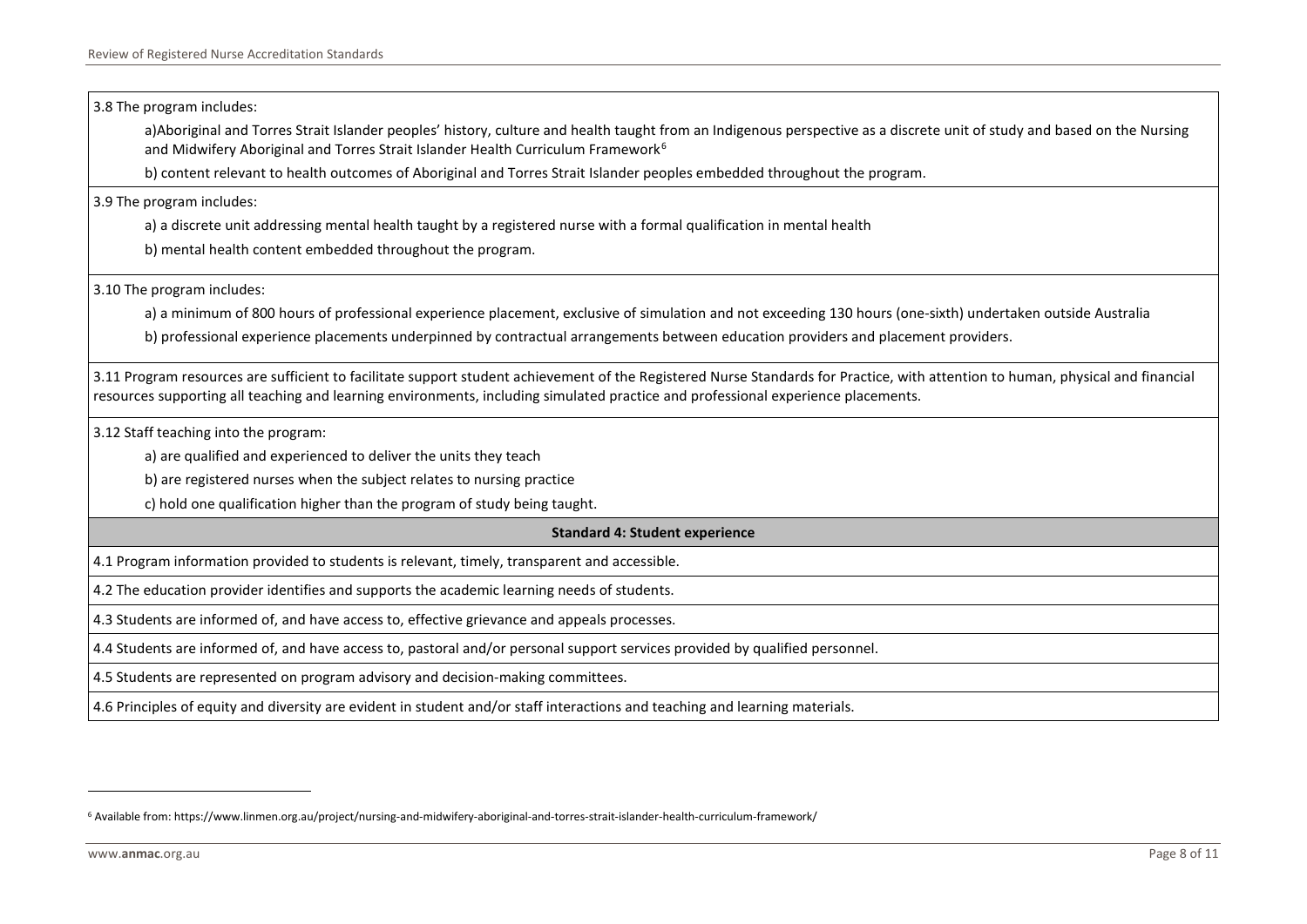4.7 Student experiences across all teaching and learning environments are monitored and evaluated regularly with outcomes informing program quality improvement.

#### **Standard 5: Student assessment**

5.1 Program learning outcomes and assessment strategies are aligned.

5.2 Unit learning outcomes, with associated unit assessments, are clearly mapped to the Registered Nurse Standards for Practice.

5.3 Validated assessment tools, modes of assessment, sampling and moderation are used to ensure integrity in theoretical and clinical assessments.

5.4 Assessments include the appraisal of competence in pharmacokinetics, pharmacodynamics and the quality use of medicines.

5.5 Formative and summative assessments are used across the program to enhance learning and inform student progression.

5.6 The education provider is ultimately accountable for ensuring students are supervised and assessed by a registered nurse while on professional experience placement.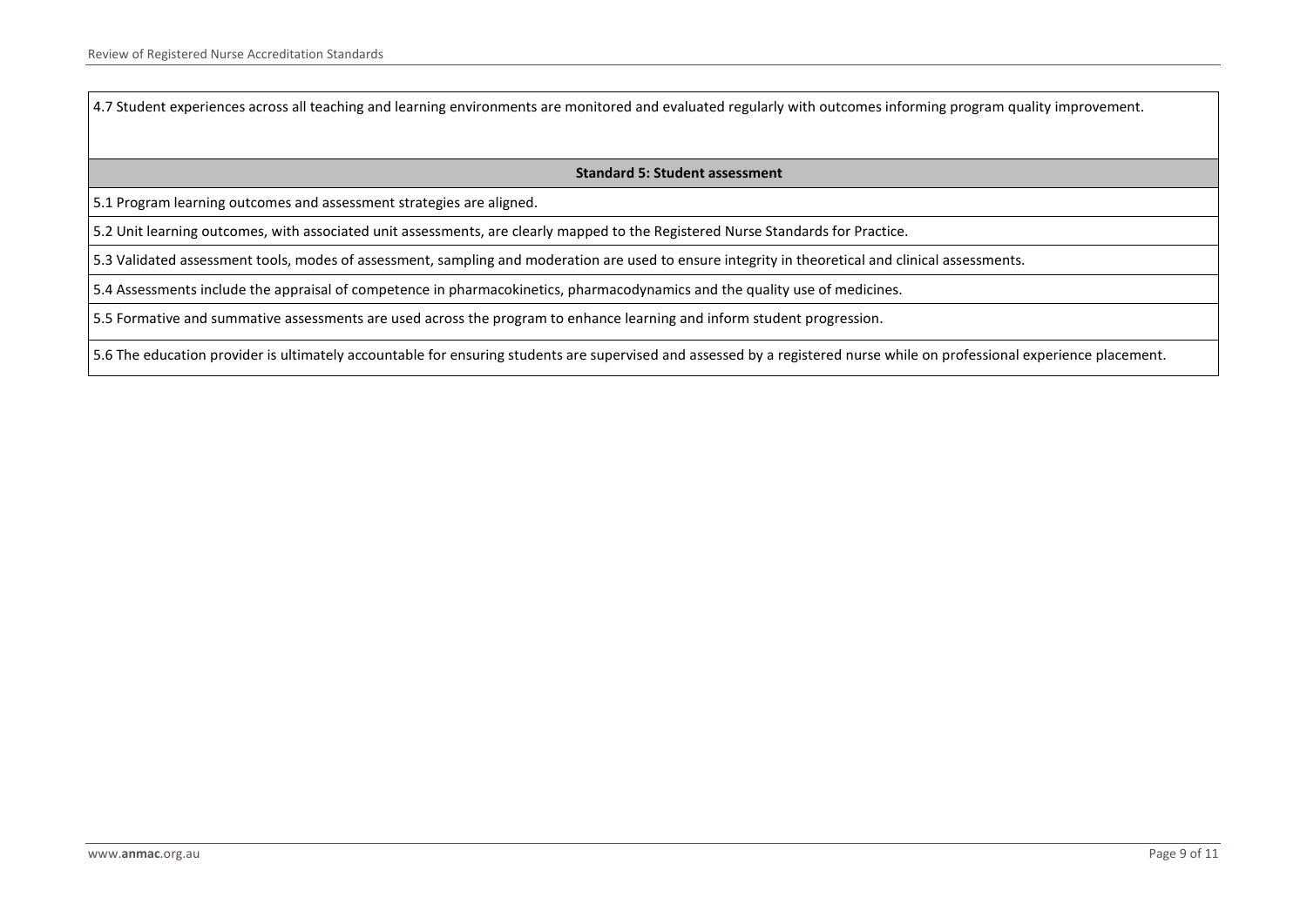### <span id="page-9-0"></span>**Glossary**

*AHPRA* – Australian Health Practitioner Regulation Agency, is the organisation responsible for the implementation of the National Registration and Accreditation Scheme across Australia.

*ANMAC* – Australian Nursing and Midwifery Accreditation Council, independent accrediting authority for nursing and midwifery education under Australia's National Registration and Accreditation Scheme.

*ANZCCNMO* – Australian and New Zealand Council of Chief Nursing and Midwifery Officers.

*Competence* – the combination of skills, knowledge, attitudes, values and abilities underpinning effective and /or superior performance in a profession or occupational area.

*Education provider/program provider* – university, or other higher education provider, responsible for a program of study leading to the award of a Bachelor Degree in nursing as a minimum.

*Governance* – framework, systems and processes supporting and guiding the organisation towards achieving its goals and the mechanisms by which it, and its people, are held to account. Ethics, risk management, compliance and administration are all elements.

*Individual basis* – refers to applicants for a program of study that are applying for recognition of prior learning outside of an accredited pathway.

*Health Practitioner Regulation National Law Act 2009 (the National Law)* – legislation contained in the schedule to the Act, which provides for the full operation of the National Registration and Accreditation Scheme for health professions from 1 July 2010. It covers the more substantial elements of the national scheme, including registration arrangements, accreditation arrangements, complaints, conduct, health performance arrangements and privacy and information – sharing arrangements. The purpose is to protect the public by establishing a national scheme for regulating health practitioners and students undertaking programs of study leading to registration as a health practitioner.

*Inter-professional learning* – when two or more professions learn with, from and about each other to improve collaboration and the quality of care.

*Intra-professional learning* – when learners from the one or similar profession learn about, from and with each other to enable effective collaboration and improved outcomes.

*NMBA* – Nursing and Midwifery Board of Australia, functions of the Board include:

- registering nursing and midwifery practitioners and students
- developing standards, codes and guidelines for the nursing and midwifery profession
- handling notifications, complaints, investigations and disciplinary hearings
- assessing overseas trained practitioners who wish to practise in Australia
- approving accreditation standards and accredited courses of study.

*Registered nurse* – a person with appropriate educational preparation and competence for practice, who is registered by the NMBA as a registered nurse to practise nursing in Australia.

*Simulated learning* – refers to a variety of activities using patient simulators, including devices, trained persons, lifelike virtual environments, and role-playing. SBE experiences strengthen, mimic or replace reallife clinical situations. SBE aims to enable students to reason through a clinical problem and make decisions, without compromising patient wellbeing.

*Standard* – level of quality or attainment.

*Student* – any person enrolled in a program from which graduates are eligible to apply for registration to practice as a registered nurse.

*Supervision* – can be direct or indirect: